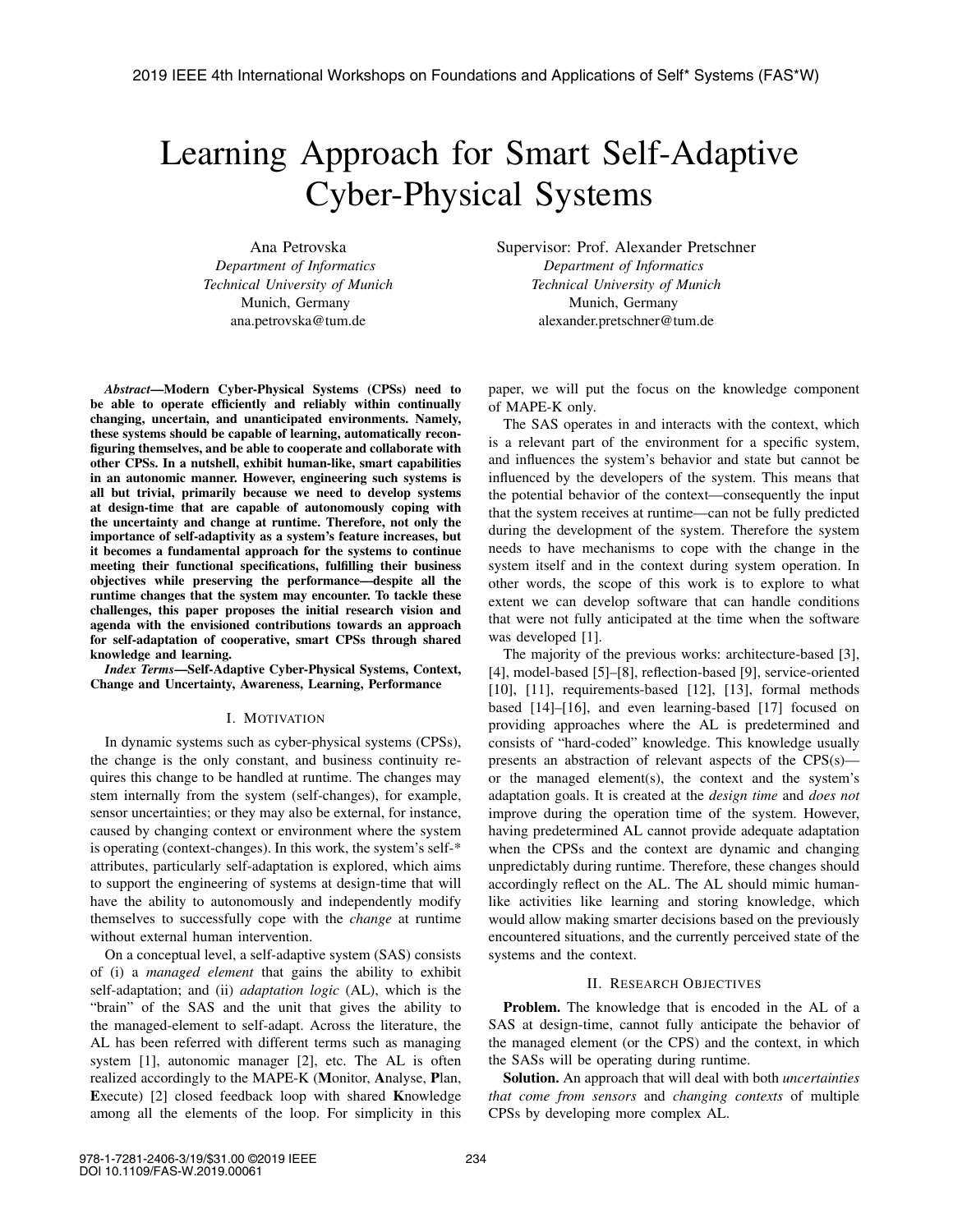Contribution. Collaborative AL that realizes adaptation strategies based on higher-order or global-system-level context models, built through aggregating knowledge of what was perceived from the distributed context monitoring from all the involved SAS. Additionally, the AL continuously stores and considers all the previously encountered contextual situations. Therefore, the initially encoded knowledge in the AL at design-time enhances and improves during runtime.

An application from the robotics domain will be used to evaluate this approach and all the concepts developed throughout this thesis. The initial evaluations will be done on a simulated multi-robot system, and real hardware will be used for the final evaluation. Our robotics system consists of two robots, each considered as a separate SAS. We have divided the system's goals into two groups: mission goals and selfadaptation goals. The mission goal is related to the functional requirements of the system: both robots keep a room clean, in which new dirt is continuously and perpetually appearing at random locations. The self-adaptation goals are two-fold and are associated with the non-functional requirements. First, optimization of the overall system performance by minimizing the time needed for the room to be cleaned and to be kept clean, despite the changing context originating from having two robots deployed in the same room and the random appearance of dirt (new tasks for the robots). Our initial evaluations show  $\sim 10\%$  decrease in the system performance, *only* by having two robots deployed in the room instead of one. The second self-adaptation goal is increased fault tolerance by preventing robots from failure and deadlocks, despite the systems' sensors' uncertainties. The goals in our system are fixed; therefore, we don't have a goal-driven self-adaptation.

## III. CHALLENGES AND METHODOLOGY

To accomplish the objectives described in the previous section, we need to overcome two major challenges.

Distributed context monitoring and knowledge aggregation. In our work, the overall proposed system is decentralized, i.e., no central unit has a complete overview or does global monitoring of the context. Consequently, the robots do not know on which places in the room the new dirt appears. Therefore, there are two possibilities: (1) No knowledge aggregation—each robot is cleaning a dedicated space in the room. In this case, both robots behave as independent systems. Consequently, not knowing what is happening with the other robot and its local context brings inefficiency to the overall performance. With no aggregation of the knowledge, only a local minimum is possible, and we need a global minima of the time required for the room to be cleaned/kept clean. (2) Collaboratively aggregating knowledge from both robots, as two different sources, through distributed monitoring building more complex, collaborative AL which will allow dealing with situations when specific places in the room get dirtier than others. However, aggregating knowledge in the AL adds an additional layer of complexity. The partial observation of the context persists even after cumulating the knowledge, due to the sensors range limitations of the robots. And the other more significant problem are the cases where there are conflicts in the perceptions or the monitoring, concretely when both robots perceive different information in the same location, due to sensors uncertainties.

Collaborative tasks assignment. After the locations of the newly appearing dirt are identified, the second challenge is how to assign these locations to the robots? The robots should traverse the shortest path possible to the task destination (the dirt location) and at the same time traverse paths with a higher probability of new dirt appearing—so that dirt can also be cleaned along the way. A potential solution can be a manipulation of locations to be visited by each robot considering the current state of the aggregated context model and the stored previously encountered contextual situations. The latter is a grid probability map of the dirt appearances at particular locations/cells in the room, which is updated every time a new dirt is detected. This solution will potentially lead to a better and smarter path planning.

To address both of the open challenges, we want to propose a data-driven approach and investigate different AI solutions for intelligent decision making and learning, which will bring us from the monitored data on the local level by each managed element (or CPS) to global-level, aggregated AL. We plan to conduct experiments using the simulated robotic system to learn the context and optimize the performance for different contextual situations.

Although there have been a few proposed approaches in the literature of self-adaptive systems that have utilized different ways of learning [18]–[20], none of these approaches relies on higher-orders of general, aggregated context models, and collaborative AL that involves cooperative strategies between multiple SASs and considers stored knowledge based on the past experiences. To show the applicability and the generalizability of approach we will evaluate in on a real system and potentially on an application in another domain.

### IV. RESEARCH PLAN AND FUTURE WORK

My doctoral research is halfway through its four-year period. Hence the visions and some of the contributions for the fulfillment of the research objectives are still to be considered partial. The research plan is shown on the table below.

| Goals             | Description                                                 | Deadline Status     |
|-------------------|-------------------------------------------------------------|---------------------|
| G1                | Finding the thesis topic                                    |                     |
| G1.1              | Systematic mapping study on sensors,<br>uncertainties, CPSs | 12/2017 completed   |
| G1.2              | Uncertainties classification                                | 07/2018 completed   |
| G1.3              | Systematic mapping study on self-                           | 07/2018 completed   |
|                   | adaptive CPSs utilizing different (ma-                      |                     |
|                   | chine) learning techniques                                  |                     |
| G2                | Theoretical part                                            |                     |
| $\overline{G2.1}$ | Identify approaches for engineering                         | $07/2018$ completed |
|                   | <b>SASs</b>                                                 |                     |
| G2.2              | Propose conceptual model of SASs                            | 09/2018 completed   |
| G2.3              | Design approach for smart self-<br>adaptive CPSs            | 10/2018 completed   |